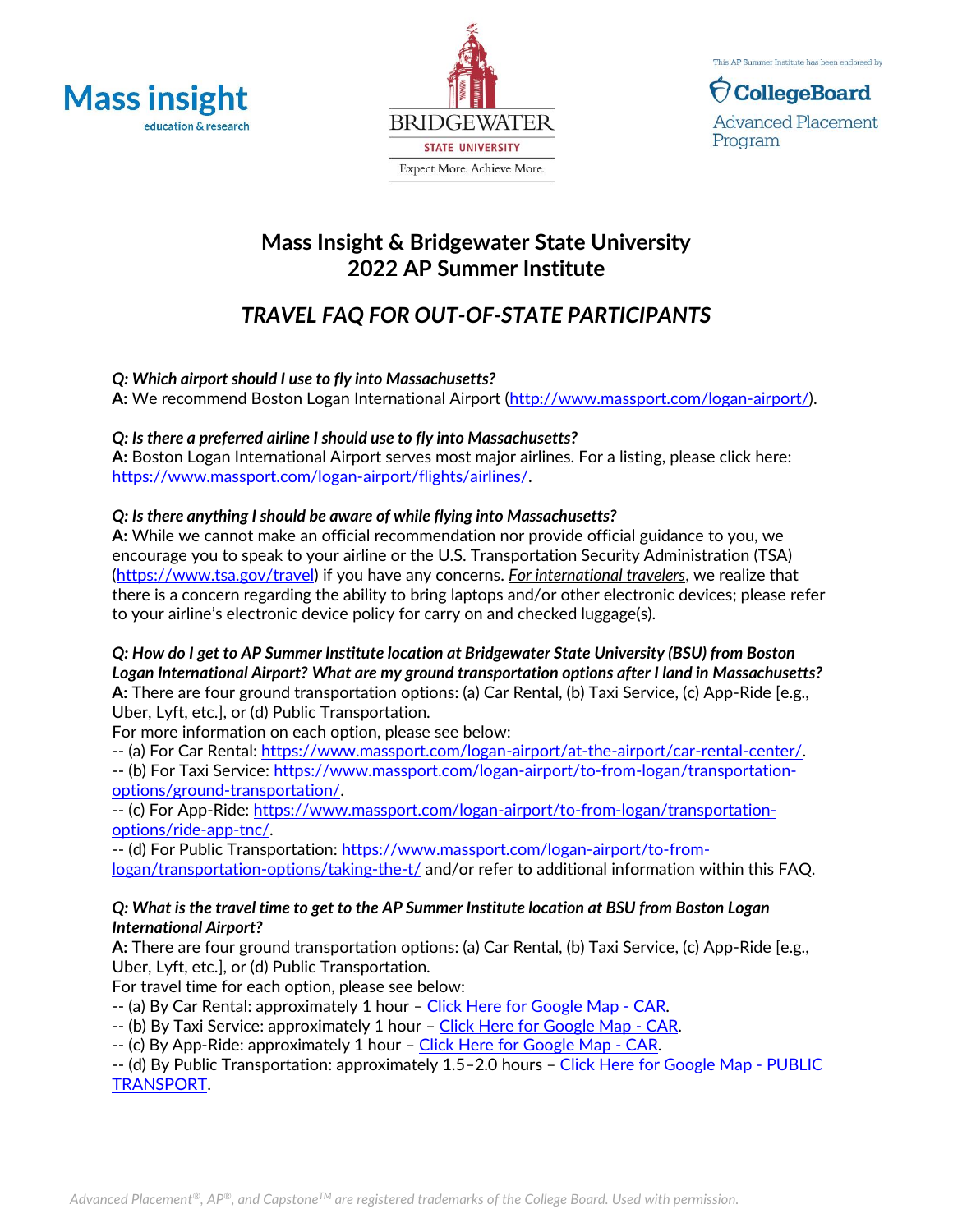#### *Q: If I choose to not rent a car, how much will alternate ground transportation options cost me to get to the AP Summer Institute location at BSU from Boston Logan International Airport?* **A:** Please see below for more information:

-- By Taxi Service: Boston Logan International Airport has information listed here: [https://www.massport.com/logan-airport/to-from-logan/transportation-options/ground](https://www.massport.com/logan-airport/to-from-logan/transportation-options/ground-transportation/)[transportation/.](https://www.massport.com/logan-airport/to-from-logan/transportation-options/ground-transportation/) Please contact local taxi services for a cost estimate.

-- By App-Ride: please plug in location-to-location in your App-Ride program for a cost estimate, understanding that it may not take certain conditions into account (e.g., surge pricing, etc.). You should plug in "Boston Logan International Airport" to "Bridgewater State University."

-- By Public Transportation: please visit the MBTA website here:<https://www.mbta.com/trip-planner> and use the "Trip Planner" tool for a cost estimate. You should plug in "Boston Logan International Airport" to "Bridgewater State University."

# *Q: If I choose to use public transportation to get to the AP Summer Institute location at BSU from Boston Logan International Airport, what is the procedure?*

**A:** From the airport, you could take the Silver Line to South Station, and then take the Commuter Rail - Middleborough/Lakeview Line to the Bridgewater Stop. We have provided two web links below as guides, but we very strongly encourage you to speak to a public transportation official on-site to confirm the route remains accurate and/or if you have questions:

-- [Click Here for Google Map -](https://www.google.com/maps/dir/Boston+Logan+International+Airport+(BOS),+1+Harborside+Dr,+Boston,+MA+02128/Bridgewater+State+University,+Summer+Street,+Bridgewater,+MA/@42.1775206,-71.152759,11z/data=!3m1!4b1!4m14!4m13!1m5!1m1!1s0x89e37014d5da4937:0xc9394c31f2d5144!2m2!1d-71.0095602!2d42.3656132!1m5!1m1!1s0x89e491b20025d12f:0xe25cb8c26289d022!2m2!1d-70.9660014!2d41.9877398!3e3?hl=en) PUBLIC TRANSPORT.

-- [Click Here for MBTA PUBLIC TRANSPORT Schedules.](http://www.mbta.com/schedules_and_maps/rail/lines/?route=MIDLBORO&direction=O&timing=U&RedisplayTime=Redisplay+Time) Please note: for your convenience, the default setting at this link is set for an Outbound heading. To redisplay for another setting, simply adjust the direction and the timing above the table grid.

### *Q: If I choose not to utilize the ground transportation options listed on this FAQ, will a shuttle be provided to get to the AP Summer Institute location at BSU from Boston Logan International Airport?*

**A:** Shuttle service to BSU from the airport is not available. Please refer to ground transportation options listed on this FAQ or please feel free to make alternate arrangements.

# *Q: If I need overnight housing during the AP Summer Institute dates, what are my options?*

**A:** For an extra fee, we offer overnight on-campus accommodations at BSU:

-- Room Information: all boarders will be housed in single occupancy DORM ROOMS within a shared suite in one of BSU's newly built Student Residence Halls (RH). Shared suites will be gender-identifyspecific but RH floors may be shared with all gender identities. Each floor within the RH includes a full kitchen, TV lounge, recreation room, and multiple semi-private study areas. If you have a preferred suite mate, please enter their name as you complete your online registration.

-- Services & Amenities: free parking, free breakfast and dinner options at the designated campus Student Dining Hall, Computer Lab, Fitness Center, Mail Room, coin-operated laundry (TBD), vending machines, shared kitchenette within room suite, shared bathroom(s) within room suite, shared furnished common area within selected room suites, air conditioning, wireless internet, light bed linens and mini-pillow, light bath towel.

-- NOT Included: toiletries or typical household appliances (e.g., television, coffeemaker, etc.). If possible, boarders are also still encouraged to bring their own linens, towels, pillow, and a fan in case the accommodations are not sufficient.

-- PLEASE NOTE: Participants choosing to board should be aware that these are on-campus university style accommodations utilized by university students during the school year. These accommodations may not be comparable to your typical experience in a regular hotel setting.

# *Q: If I am housing on-campus in BSU's Dormitory Residence Hall, what are the check-in and check-out times for the Residence Hall?*

A: Official check-in is on Monday, *after* class. We do offer an *unofficial* check-in the Sunday before, if your travel plans absolutely require it. Please let us know in advance if you require Sunday check-in so that we can arrange to meet you. Official check-out is on Friday, *before* class.